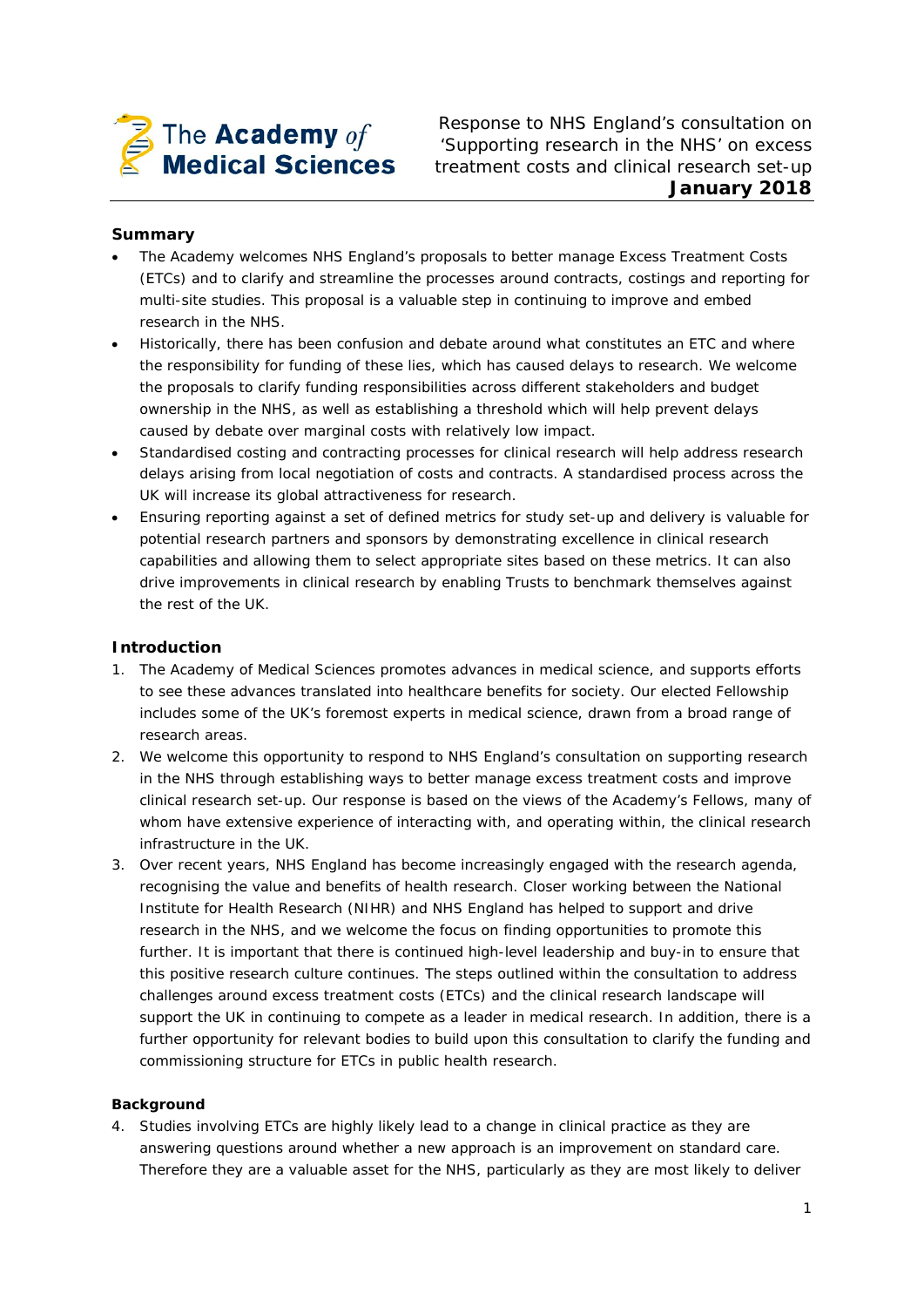a 'return on investment' by giving a direct answer as to whether a new approach should be commissioned through the NHS as an alternative to current routine care.

- 5. Historically, there have been challenges around who is responsible for the financing of ETCs (funders or the NHS, and even within the NHS whether this is centralised or devolved Trust budgets), compounded by a widespread lack of understanding around the contracting and commissioning arrangements for ETCs in the NHS. This has been particularly challenging for the NHS given the current financial environment and constraints in the healthcare system.
- 6. In addition, ETCs can be very challenging to define and there is a lack of clarity around what constitutes a research cost, ETC and service support cost. This consultation provides a potential opportunity to consider some of the broader issues around research costs such as budgetary impact of research and service support costs, including the fixed-term employment of staff to deliver a study. There can also be disagreement around the 'standard treatment' used to calculate ETCs as the routine care provided may not always mirror standard treatment guidance. The Academy's 2011 report titled *'A new pathway for the regulation and governance of health research'*, noted that the challenges around definition and allocation of research costs were causing a major barrier for Trusts to engage in research, and argued for the need to address these.[1](#page-1-0)
- 7. The challenges around ETCs have led to delays in research, sometimes caused by debate over funding for marginal costs which may have little impact on the system.
- 8. We also recognise that in some circumstances the cost of running trials can be relatively low but the accompanying treatment costs may be very high, demonstrating the need for clear guidance on responsibility for funding of ETCs.
- 9. Finally, delays in multi-site trials have previously compromised the attractiveness of the UK for medical research, described by the Academy's report as the *'single greatest barrier to health research'*.[2](#page-1-1) This has, in part, been caused by local negotiation of research contracts and disagreement around contracts and costings.
- 10. Therefore the Academy is highly supportive of NHS England's proposal to enhance the clinical research landscape through clarifying and streamlining the ETC management process and establishing a standardised process for costing, contracting and reporting in clinical research.

### **Better management of Excess Treatment Costs**

- 11. We welcome the opportunity to establish clear, centralised guidance on ETCs using a framework that reviews these costs in terms of proportionality and impact. It is essential that there is buy-in to the framework from all funders so that full clarity exists around who is responsible for financing ETCs, which in turn will enable the NHS to increasingly engage in research by alleviating concerns and uncertainty around funding. The proposed principles for managing ETCs will support this by creating simplicity and transparency around the processes.
- 12. Further information is needed around exact timescales for processing ETC study applications and how consistency in decision-making can be ensured.
- 13. This consultation provides an additional opportunity to consider a single, streamlined funding process for *all* NHS research costs. The process could be potentially managed by the Local Clinical Research Networks (LCRNs) which already manage service support costs. This could be achieved through an amalgamated budget, which not only includes ETCs but also NHS support costs and treatment costs, and would simplify the costing process.[3](#page-1-2)

<span id="page-1-0"></span> <sup>1</sup> Academy of Medical Sciences (2011). *A new pathway for the regulation and governance of health research*. <https://acmedsci.ac.uk/file-download/35208-newpathw.pdf>

<sup>2</sup> *Ibid.*

<span id="page-1-2"></span><span id="page-1-1"></span><sup>3</sup> From the Academy's 2011 report: **Research costs** are the costs of R&D itself and can include the pay and indirect costs of staff employed to carry out the research. **Treatment costs** are the patients' costs which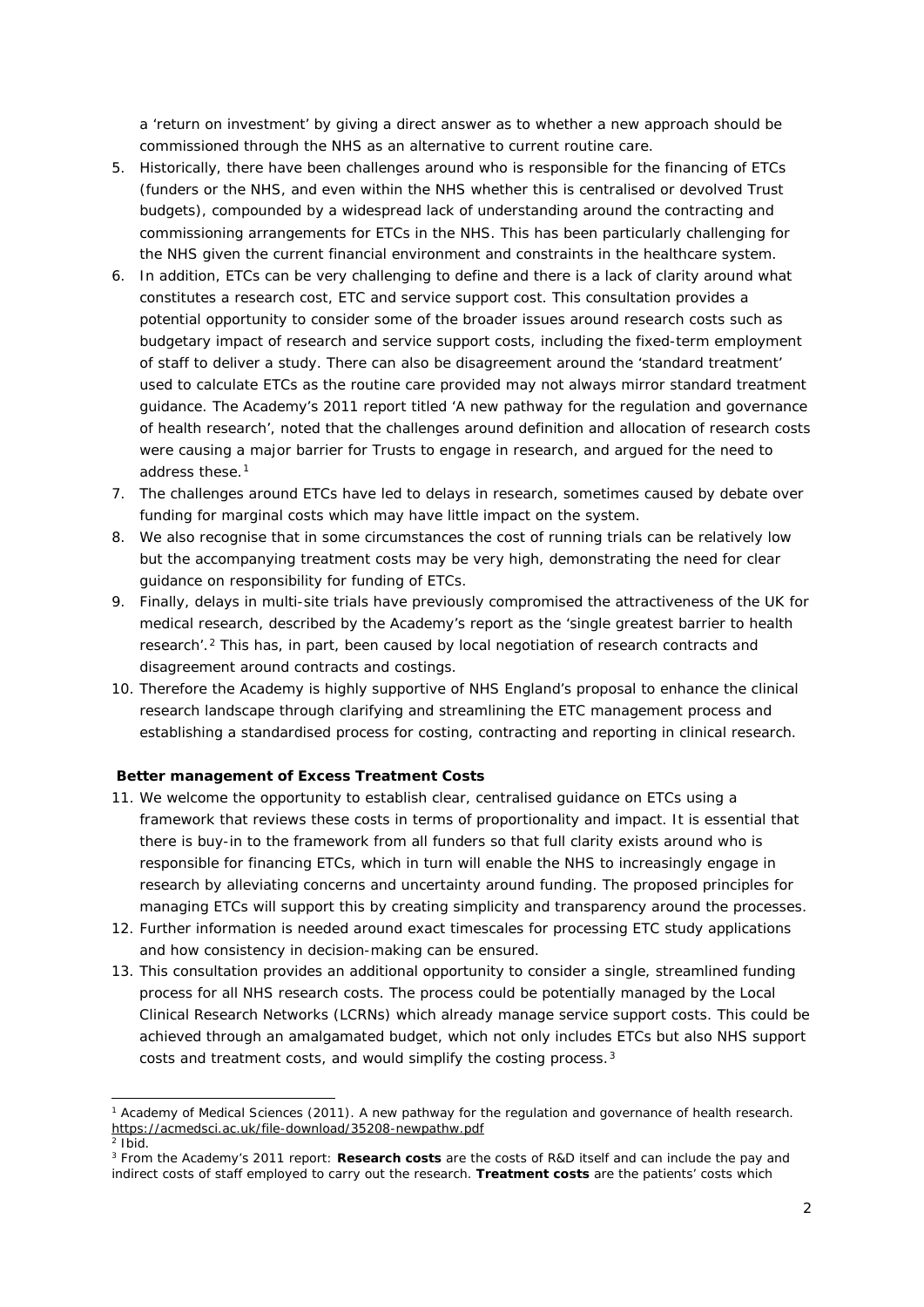### *The role of LCRNs*

- 14. We agree that the LCRNs can better manage ETCs at a sub-regional level than the Clinical Commissioning Groups (CCGs), helping to ensure a more consistent approach and contact between researchers and those administering the process without undue fragmentation. It also removes the need for providers to engage with multiple CCGs on a single study where the patient population may be spread over a large geographical area, thus reducing the risk of one CCG approving ETCs whilst another does not. If LCRNs are chosen to manage the process then they will need associated training and support tools. Furthermore, initial relationships between CCGs and LCRNs will need to be developed, and supported by clear accountability for LCRNs with NIHR to ensure consistency across their decision-making. LCRNs will also need to liaise with other local elements of NIHR infrastructure involved in clinical research such as the Biomedical Research Centres (BRCs) and Collaborations for Leadership in Applied Health Research and Care (CLAHRCs). In addition, it is important to make sure that CCGs remain engaged with the national research agenda if the funding and decision-making processes for ETCs are transferred to the LCRNs, and greater clarity is needed regarding how funding from the CCGs would be distributed to the LCRNs.
- 15. However, although management by LCRNs would provide a step improvement in the ETC approval process, further coordination at a national level may be preferable with a centralised, national funding arrangement and oversight that only requires one application for the ETCs by the study sponsor. This would simplify procedures for multi-site trials and ensure maximum consistency across decisions on ETC studies compared with a sub-regional process.
- 16. There is a need for further clarity around arrangements for multi-site studies if a sub-regional approach is taken. It is essential that there is coordination across the LCRNs and for multi-site studies, one LCRN would need to take the lead for reviewing and agreeing the ETCs for the study. This decision would need to be recognised and accepted by all other LCRNs approving applications for local sites. In most cases, the lead LCRN should be where the lead study site is located. Further clarity is needed on how pooling risk across the LCRNs would work in practice as it would help to give reassurance and a degree of flexibility for multi-site trials. There will need to be central oversight – a national register – of the ETCs approved which is visible to all sites so that they can reconcile recruitment data for ETC studies against their threshold. The centralised process proposed in (15) would overcome these more complex arrangements required for multi-site studies if the LCRNs manage the ETC process, such as mutual recognition of decisions and lead coordinators.
- 17. Fellows agreed that establishing a more rapid, standardised process for ETCs associated with Specialised Commissioning is also valuable, as long as a timeline for decisions of no longer than four weeks was specified. However, this should be further developed into establishing one overarching process for management of all ETCs (rather than separating out specialised and local commissioning), with all applications passing through the same process designated for management of ETCs. This could be supported by pooling funding from Specialised Commissioning alongside the funding from CCGs for local commissioning.

### *Thresholds*

i,

18. Clear, reasonable thresholds for ETCs will prevent delays caused by debate over marginal costs, and so we are supportive of introducing a minimum threshold for ETCs under which providers must absorb these costs, which will ensure a proportionate approach. A nominal

would continue to be incurred if the patient care/service in question continues to be provided after the R&D activity has stopped. **ETCs** are the difference (if any) between the total treatment costs and the costs of standard treatment.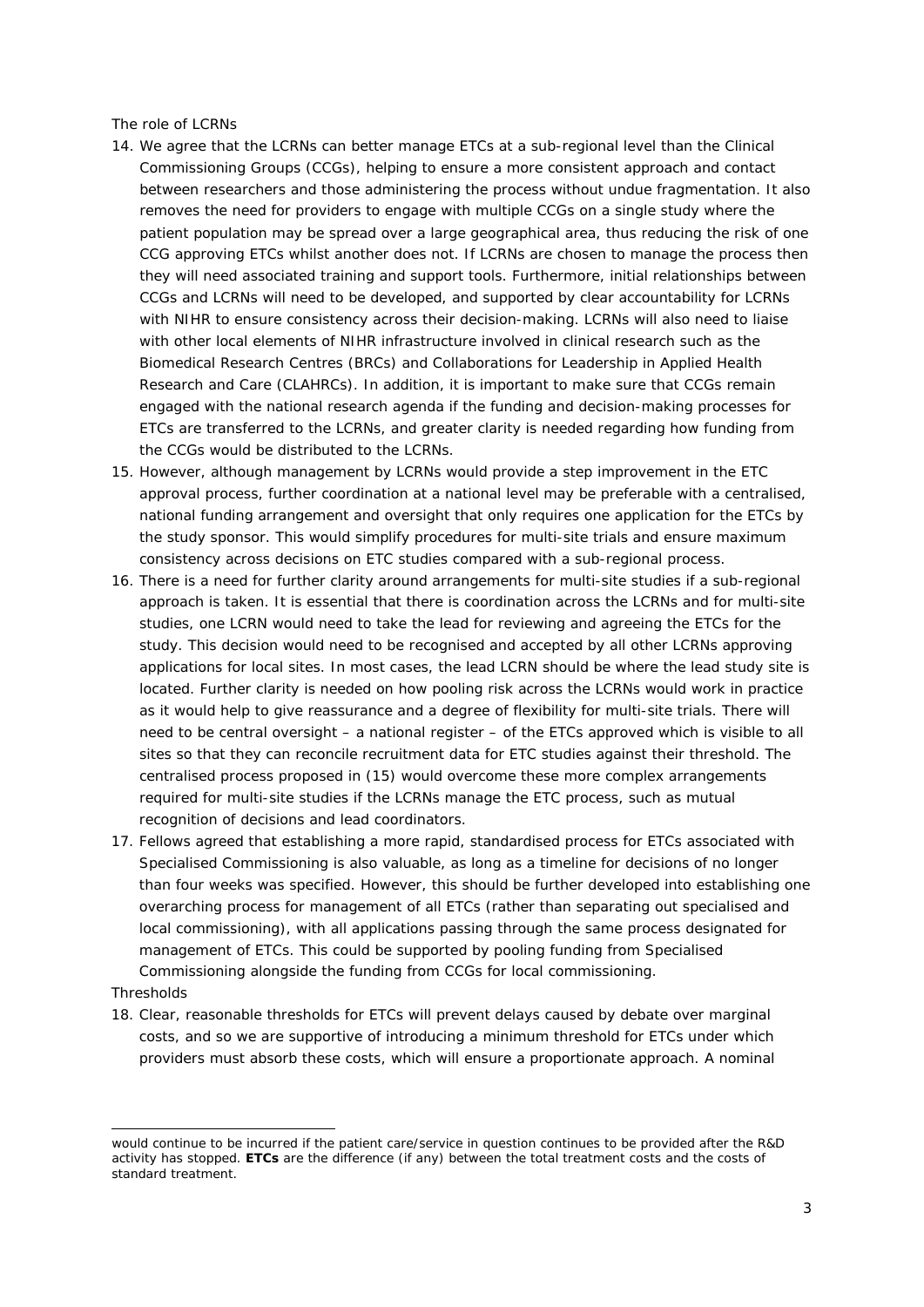payment cap for primary care may also discourage ETC applications where cost of processing significantly outweighs the cost of the ETC, again ensuring proportionality.

- 19. For the setting of this threshold, Fellows largely agreed that the proposed 'Options 2 or 4' would be most appropriate. It was noted that 'Option 2' most closely relates the level of activity for a Trust to 'risk', enabling all Trusts to engage with these studies regardless of size because it considers the varying income of Trusts. Options based on per-patient (Option 1) would risk stifling research because a mechanism is needed that supports studies regardless of their individual scale, otherwise a Trust may potentially be required to absorb very high ETCs. Setting thresholds per study may also cause challenges for research as it could again inadvertently select for studies based on their individual scale, and so this would need to be considered for 'Option 4'. In addition, it was noted that 'Option 3' may also impede research through disadvantaging smaller and community Trusts.
- 20. Other points for consideration to ensure an appropriate threshold included setting these thresholds to overall NHS income such as income received from CCGs or Specialised Commissioning, so that the thresholds are proportionate to the overall 'ETC budget' derived from commissioning funding allocations.

# **Improving clinical research set-up and reporting**

21. To continue positioning the UK as a world-leader in clinical research through accelerating clinical trial set-up and attracting inwards investment, costing and other set-up processes need to be streamlined and simplified at a national level. The Academy's 2011 report recognised the value of providing model agreements, templates and agreed costing structures to help support Trusts and researchers.<sup>[4](#page-3-0)</sup> A multi-stakeholder approach to drafting these standard templates is critical.

# *Standardised processes for costing NHS provider participation*

i,

- 22. The costing template or guidance must be as simple and clear as possible. Most of our Fellows who responded to the consultation agreed that the principles behind 'Option 1' proposed by NHS England would achieve this aim and increase the attractiveness of the UK for international industry studies. However, some further considerations to improve the utility of Option 1 include:
	- a. The National Coordinator for the costing template would need access to appropriate clinical expertise at short notice to expedite completion of the template, and the number of research proposals allocated to each National Coordinator will require careful consideration.
	- b. Updates are needed to the NIHR costing template to better provide for calculation or reimbursement of costs, and it needs to include a more exhaustive list of tests, investigations and other non-clinical activities. In addition, there are some particular costs that may vary between research sites and so a one-size-fits-all costing model may not be suitable, for example for archiving costs and cross-tumour site studies.
	- c. Sub-contracting requirements need to be considered where a site may need to make local arrangements with another provider (whether NHS or non-NHS) and include these costs within the contract.
- 23. More broadly, it was noted that the universal use of a standard research contract would be useful for enhancing the UK landscape for clinical research.

<span id="page-3-0"></span><sup>4</sup> Academy of Medical Sciences (2011). *A new pathway for the regulation and governance of health research*. <https://acmedsci.ac.uk/file-download/35208-newpathw.pdf>